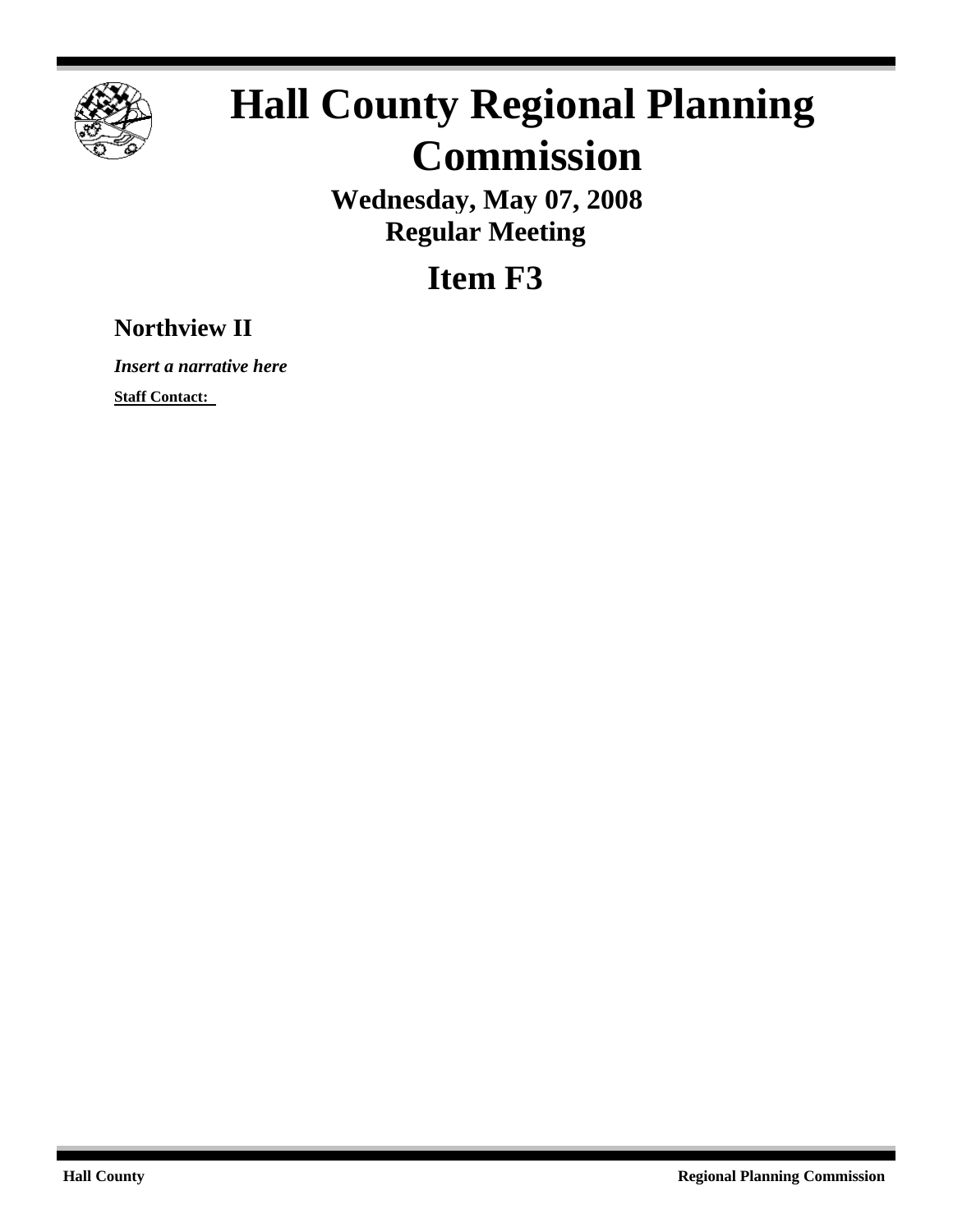# **Agenda Item 5**

### **PLANNING DIRECTOR RECOMMENDATION TO REGIONAL PLANNING COMMISSION:**

April 16, 2008

**SUBJECT:** *Rezoning Request C-14-2008GI*

**PROPOSAL:** To change the zoning for lots 1 to 11 of Block 1 of Northview Second Subdivision from R1 Suburban Density Residential Zone, and R2 Low Density Residential Zone to R3 Medium Density Residential Zone. The subject property is located west of North Road on Anne Marie Avenue. The stated purpose of this request is to build townhouse or condominium units on the property. This will reduce the required property per unit from 6000 square feet to 3000 square feet.

#### **OVERVIEW: Site Analysis**

| Current zoning designation:         | R1-Suburban Density Residential<br>R2 Low Density Residential Zone                                                                                                                                                                                                                  |
|-------------------------------------|-------------------------------------------------------------------------------------------------------------------------------------------------------------------------------------------------------------------------------------------------------------------------------------|
| Permitted and conditional uses:     | R1 residential uses at a density of 4 units per acre;<br>Churches, Parks and Schools<br>R2 residential uses at a density of 7 units per acre;<br>Churches, Parks and Schools.                                                                                                       |
| Comprehensive Plan Designation:     | Low to Medium Density Residential                                                                                                                                                                                                                                                   |
| <b>Existing land uses:</b>          | vacant residential lots                                                                                                                                                                                                                                                             |
| Site constraints:                   | Access from North Road is limited.                                                                                                                                                                                                                                                  |
| <b>Adjacent Properties Analysis</b> |                                                                                                                                                                                                                                                                                     |
| Current zoning designations:        | <b>North and East: B2 General Business</b><br><b>South: R2 Medium Density Residential</b><br><b>West: R1 Suburban Density Residential</b>                                                                                                                                           |
| Permitted and conditional uses:     | R2 residential uses at a density of 7 units per acre;<br>Churches, Parks and Schools.<br>R1: residential uses at a density of 4 units per acre;<br>Churches, Parks and Schools.<br>B2: General service, retail and wholesale commercial<br>uses including outdoor sales, Billboards |
| Comprehensive Plan Designation:     | <b>North and East: Commercial/</b><br><b>South and West: Low to Medium Density</b><br>Residential                                                                                                                                                                                   |
| Existing land uses:                 | <b>North and East: vacant ground, farm ground</b><br><b>South: Houses, Northwest High School</b><br>West: vacant residential lots                                                                                                                                                   |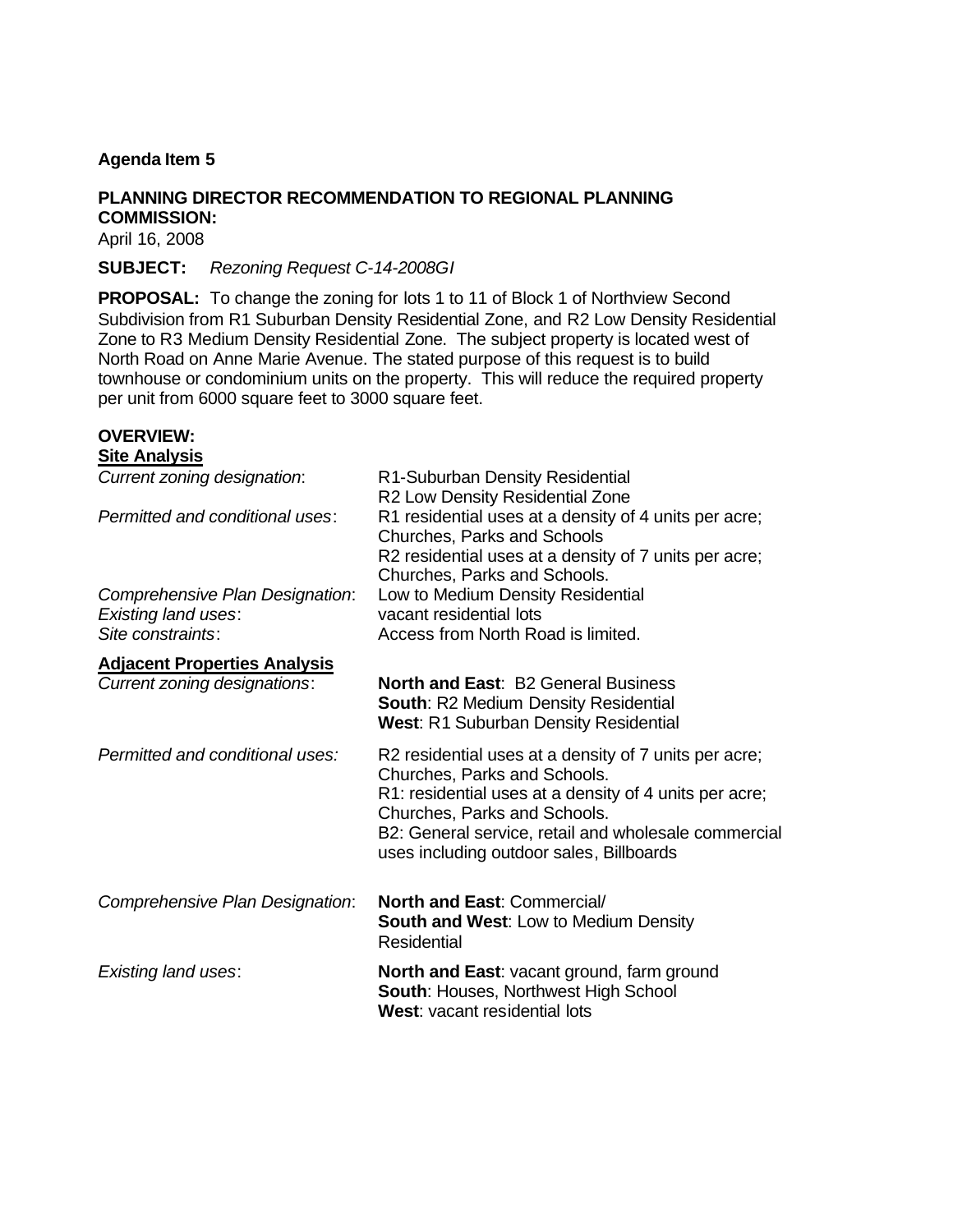# **EVALUATION:**

The proposed rezoning is consistent with the comprehensive plan. The comprehensive plan would allow up to medium density residential (R3) at this location. The proposed housing would provide a buffer between potential commercial uses and the lower density residential planned to the south and west. As markets changes during the course of a development it is sometimes advantageous to change the original plan for a subdivision. This change is not significant but would allow the developers to capture a market they feel exists within the City.

## **Positive Implications**:

- *Consistent with intent of the City's Comprehensive Plan*: The City's 2004 Comprehensive Plan has designated this site for Commercial uses. Rezoning this property to R3-Medium Density Residential is consistent with the Comprehensive Plan
- *Compatible with adjacent land uses*: The R3 zone is an appropriate buffer for the planned and existing uses on surrounding properties.

# **Negative Implications**:

• *No negative implications foreseen.*

# **RECOMMENDATION:**

That the Regional Planning Commission recommends that the Grand Island City Council **approve** this request to amend the rezoning from R1-Suburband Density Residential and R2 Low Density Residential to R3 Medium Density Residential as presented.

\_\_\_\_\_\_\_\_\_\_\_\_\_\_\_\_\_\_\_ Chad Nabity AICP, Planning Director